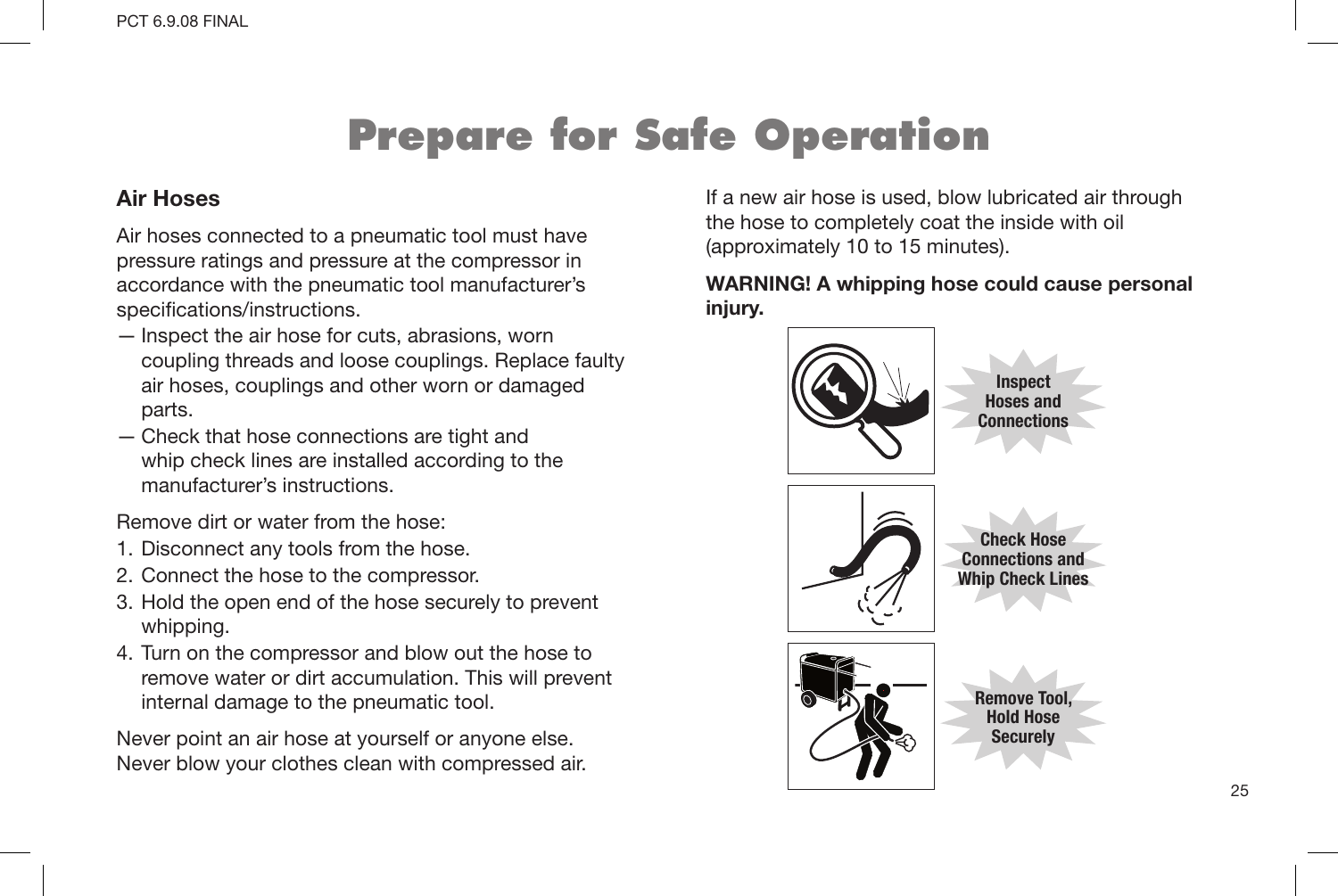Make sure the air hose is connected snugly to the pneumatic tool. A loose hose not only leaks but can come off completely from the tool. A whipping hose under pressure can injure the operator and others in the work area. Attach whip checks or safety cables to all hoses to prevent injury in case a hose is accidentally broken. Be sure to install safety pins in all quick connect fittings. Open the compressor air supply valve progressively.

OSHA 1926.302 (b)(7) for pneumatic hand tools states that "All hoses exceeding  $1/2$ " inside diameter shall have a safety device at the source of supply or branch line to reduce pressure in case of hose failure."

### Pneumatic Tool Positioning

- Do not carry the pneumatic tool by the hose or by the throttle lever.
- Do not drag the pneumatic tool along the ground.
- Move any excess air hose out of the way to prevent tripping over the hose.
- Do not start the pneumatic tool while it is lying on the ground.
- Never let an idle pneumatic tool lie in dust or dirt unless all ports are closed with clean plastic caps and/or plugs.

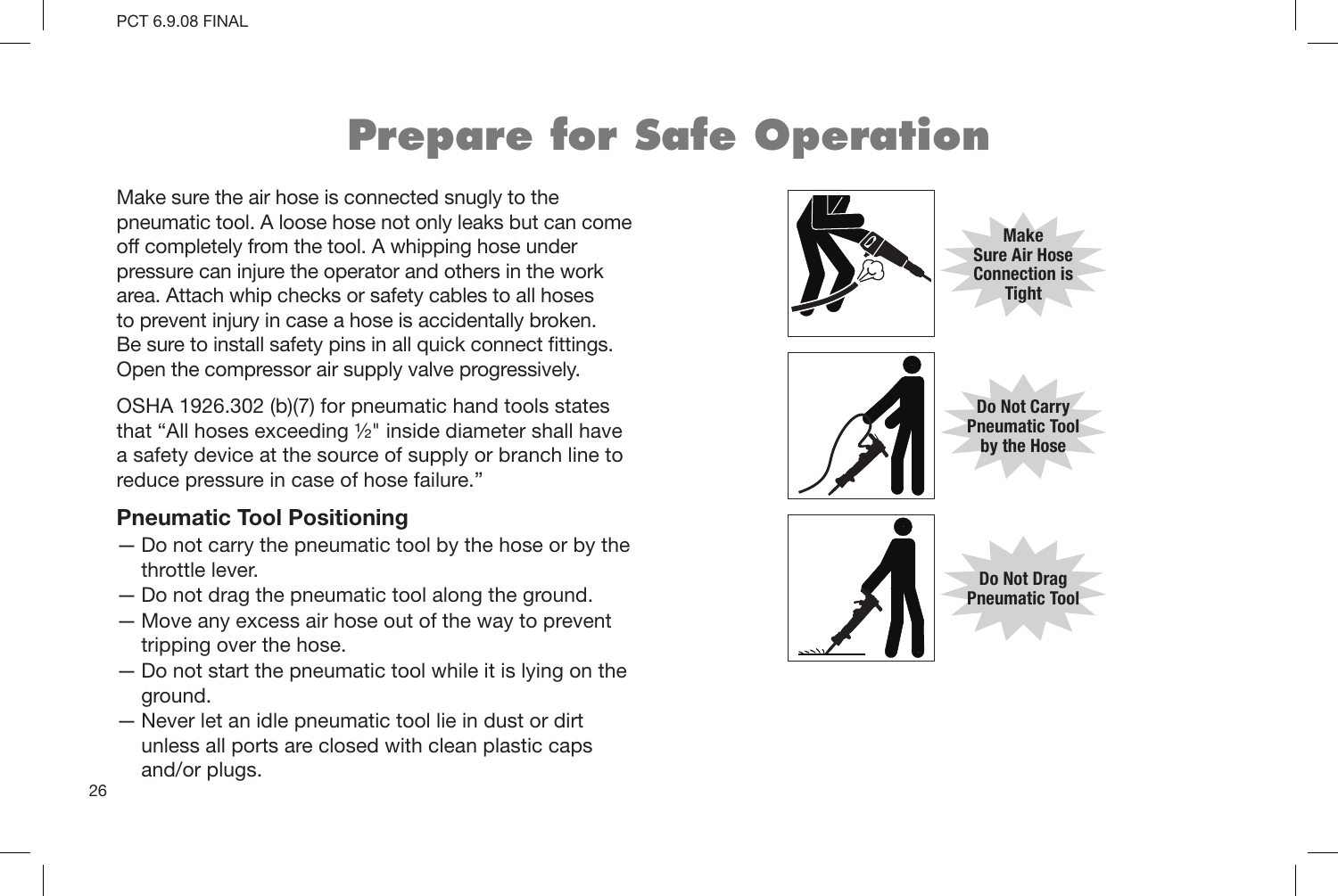- Position the pneumatic tool where you can work without overreaching and where you can maintain a balanced and firm body stance. The tool must be positioned squarely and firmly against the work surface before start-up.
- Take care when setting the tool down to prevent accidental operation when the pneumatic tool has outside triggers or throttle levers.
- Keep hands away from the throttle lever or trigger until ready to start the pneumatic tool.
- Make certain the tool is securely installed and the retainer is locked in the closed position.
- Always be sure that gloves do not prevent the trigger from being released if the pneumatic tool has an inside throttle lever or trigger.
- Never rest the tool on your foot.

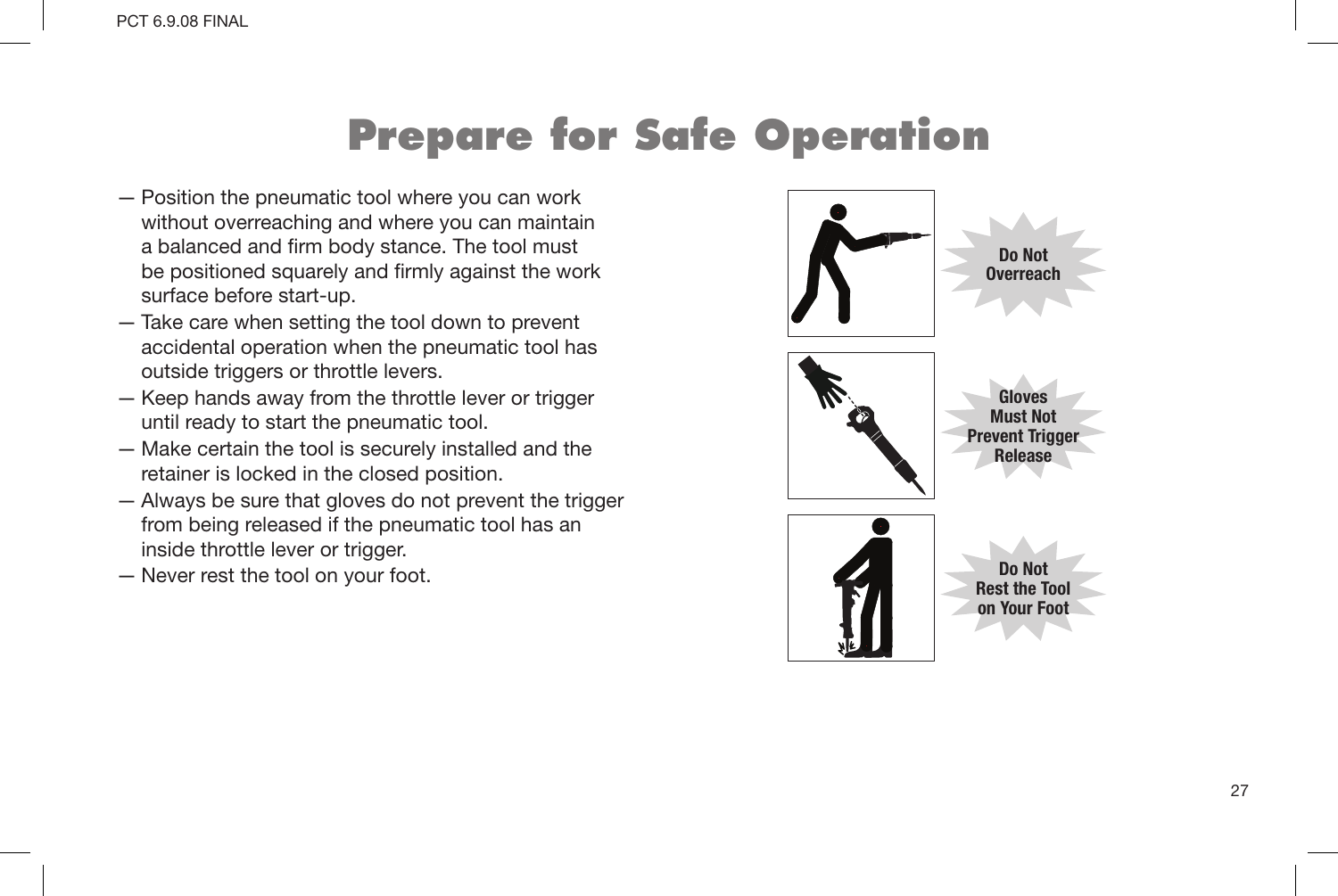#### Lubrication

All pneumatic tools must receive a constant flow of lubricating oil during operation. Some pneumatic tools have self-contained oiling systems; others use auxiliary oiler systems as a primary or backup oiler.

*NOTICE! Operating a pneumatic tool without an adequate supply of lubricating oil may cause severe damage to interior components in a short time.*

- Use only the lubricating oil recommended in the pneumatic tool manufacturer's manuals/instructions.
- Avoid oil contamination from dirt or other impurities. Oil should be kept in covered containers and stored in an area that is relatively dust-free.
- Wipe the area clean around the filler plug before filling the lubricator. Do not allow dirt or water to enter the air inlet of the pneumatic tool.
- Never allow the lubricator to become empty. Check and refill the lubricator at the start of each shift and as often as the pneumatic tool manufacturer's manuals/instructions recommend during the shift.

If an auxiliary lubricator is not used:

— Disconnect the air hose after every two or three hours of operation and pour the recommended quantity of specified lubricating oil into the air inlet of the pneumatic tool.

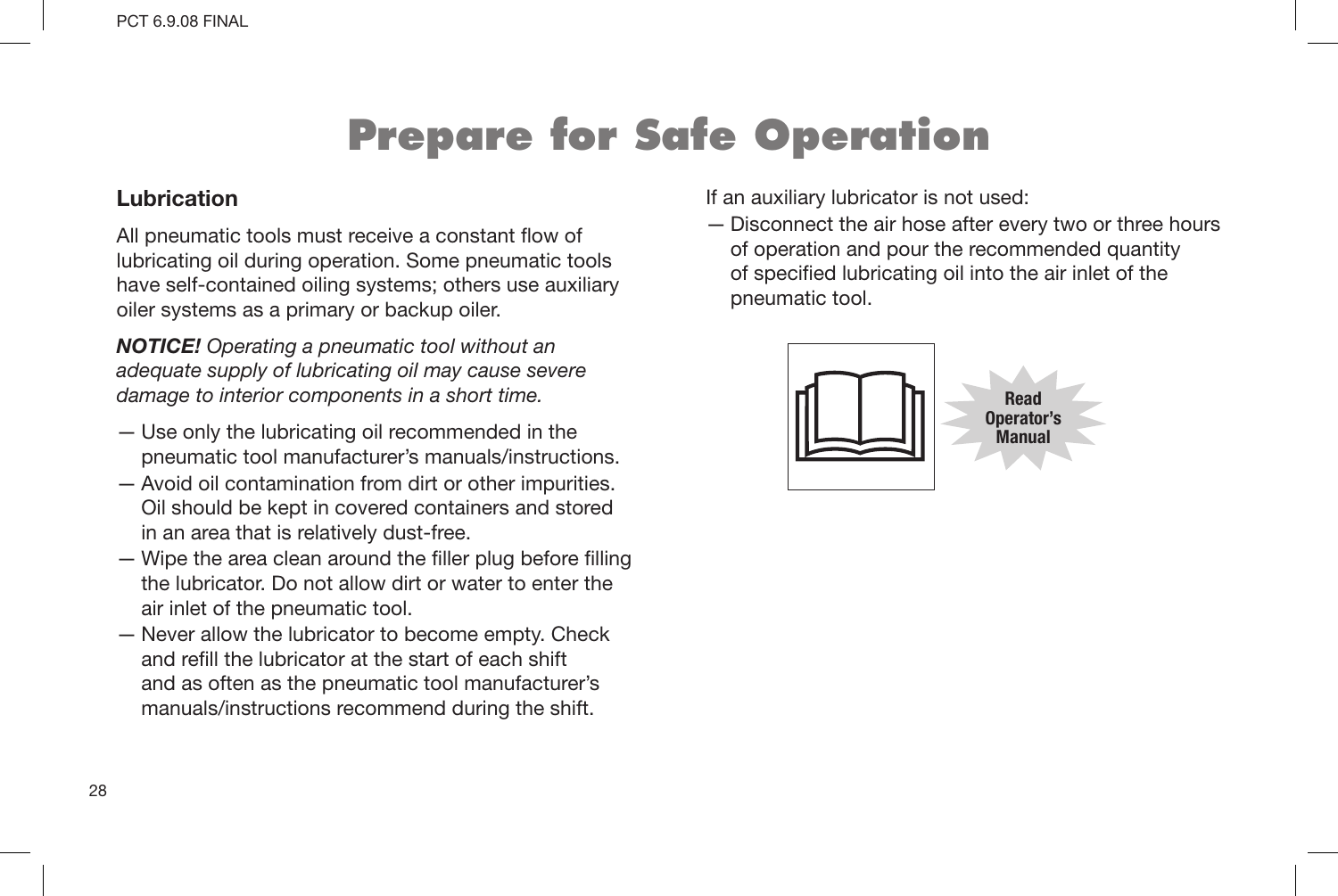# **Start Safely**

#### Pneumatic Tool Start-up

Before starting the pneumatic construction tool and getting ready to operate the tool, make sure there are no obstacles or personnel in the work area.

- Wipe your hands before using the pneumatic construction tool.
- Warn all others in the area that you are going to start operation.
- Always use both hands to operate and hold the pneumatic tool in position. Make sure the handle is kept clean of oil and grease.
- Always position the tool securely against the work surface before starting the pneumatic tool.
- Start your work with reduced pressure to avoid excessive bouncing or burying of the tool.

Start the pneumatic construction tool following the specific procedures in the manufacturer's operator manual.

- Do not allow the tool to bounce.
- Do not put excessive weight or down-pressure on the pneumatic tool. The tool will operate better with firm and steady operator control force.

The proper amount of force (down-pressure) will vary with the material being worked, the type of cutting or drilling implement used, and the weight of the pneumatic tool.

Shortly after start-up, check the pneumatic tool exhaust to make certain a mist of oil is being discharged with the exhaust air.